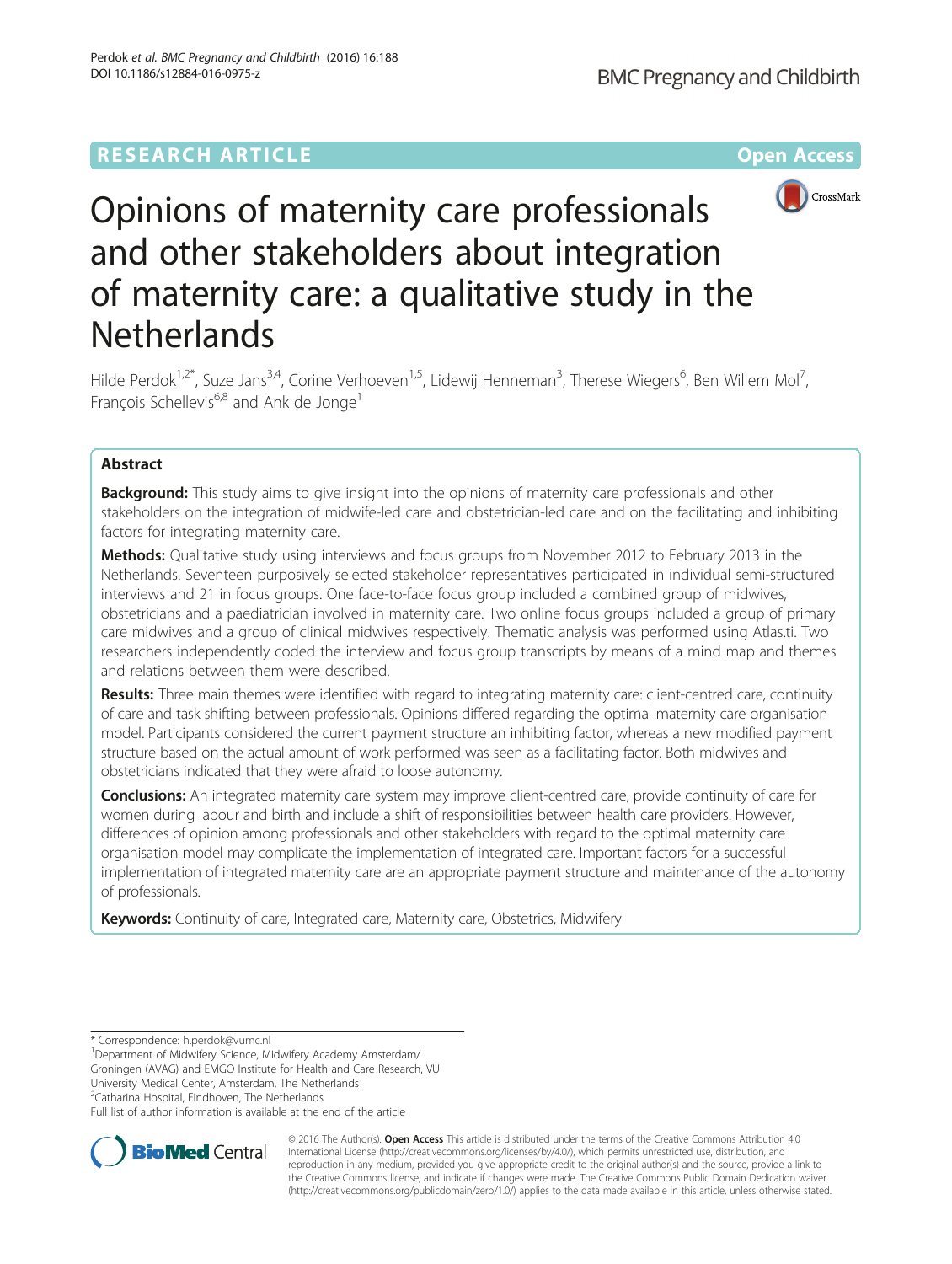## <span id="page-1-0"></span>Background

The way in which maternity care is organized and by whom maternity care is provided shows substantial variation around the world. In a midwife-led care model "the midwife is the lead professional in the planning, organisation and delivery of care given to a woman from initial booking to the postnatal period" [[1\]](#page-11-0), in an obstetrician-led care model the obstetrician is the lead professional and in a shared care model the responsibility for the organisation and delivery of care is shared between different health care professionals. The degree of continuity of care is different in each model. In some models the midwife remains the main caregiver after referral to another care provider, whereas in other models the obstetrician takes over responsibility from the midwife entirely when a risk factor or complication occurs.

Maternity care in the Netherlands is organised in two echelons, midwife-led care and obstetrician-led care (Fig. 1), with professionals in these echelons working alongside and complementary to each other. Primary care midwives work autonomously and are responsible for the care of 85 % of women at the start of antenatal care

([www.perinatreg.nl/uploads/150/153/PRN\\_jaarboek\\_2013\\_](http://www.perinatreg.nl/uploads/150/153/PRN_jaarboek_2013_09122014.pdf) [09122014.pdf](http://www.perinatreg.nl/uploads/150/153/PRN_jaarboek_2013_09122014.pdf)). Women at low risk of complications, who are in midwife-led care at the onset of labour, may choose to give birth at home or in a hospital. During pregnancy 30 % of women in the Netherlands who start antenatal care with a primary care midwife, develop a risk factor or complication as listed in the national "List of Obstetric indications" [\[2](#page-11-0)], and are subsequently referred to secondary or tertiary obstetrician-led care. Responsibility is then taken over by obstetricians and most care is provided by clinical midwives [\[3\]](#page-11-0). A primary care midwife no longer has a formal role in the care of women referred to secondary or tertiary care. Of all women in midwife-led care at onset of labour 23 % is referred [\(www.perinatreg.nl/up](http://www.perinatreg.nl/uploads/150/153/PRN_jaarboek_2013_09122014.pdf)[loads/150/153/PRN\\_jaarboek\\_2013\\_09122014.pdf](http://www.perinatreg.nl/uploads/150/153/PRN_jaarboek_2013_09122014.pdf) ). This means that overall approximately two third of all women in the Netherlands give birth in an obstetrician-led care setting. Only 0.5 % of women give birth assisted by their general practitioner [\(http://www.nivel.nl/sites/default/files/](http://www.nivel.nl/sites/default/files/Cijfers-uit-de-registratie-van-verloskundigen-peiling-jan-2013.pdf) [Cijfers-uit-de-registratie-van-verloskundigen-peiling-jan-](http://www.nivel.nl/sites/default/files/Cijfers-uit-de-registratie-van-verloskundigen-peiling-jan-2013.pdf)[2013.pdf](http://www.nivel.nl/sites/default/files/Cijfers-uit-de-registratie-van-verloskundigen-peiling-jan-2013.pdf)). In the Dutch system, a woman may be transported from home to hospital or from one hospital

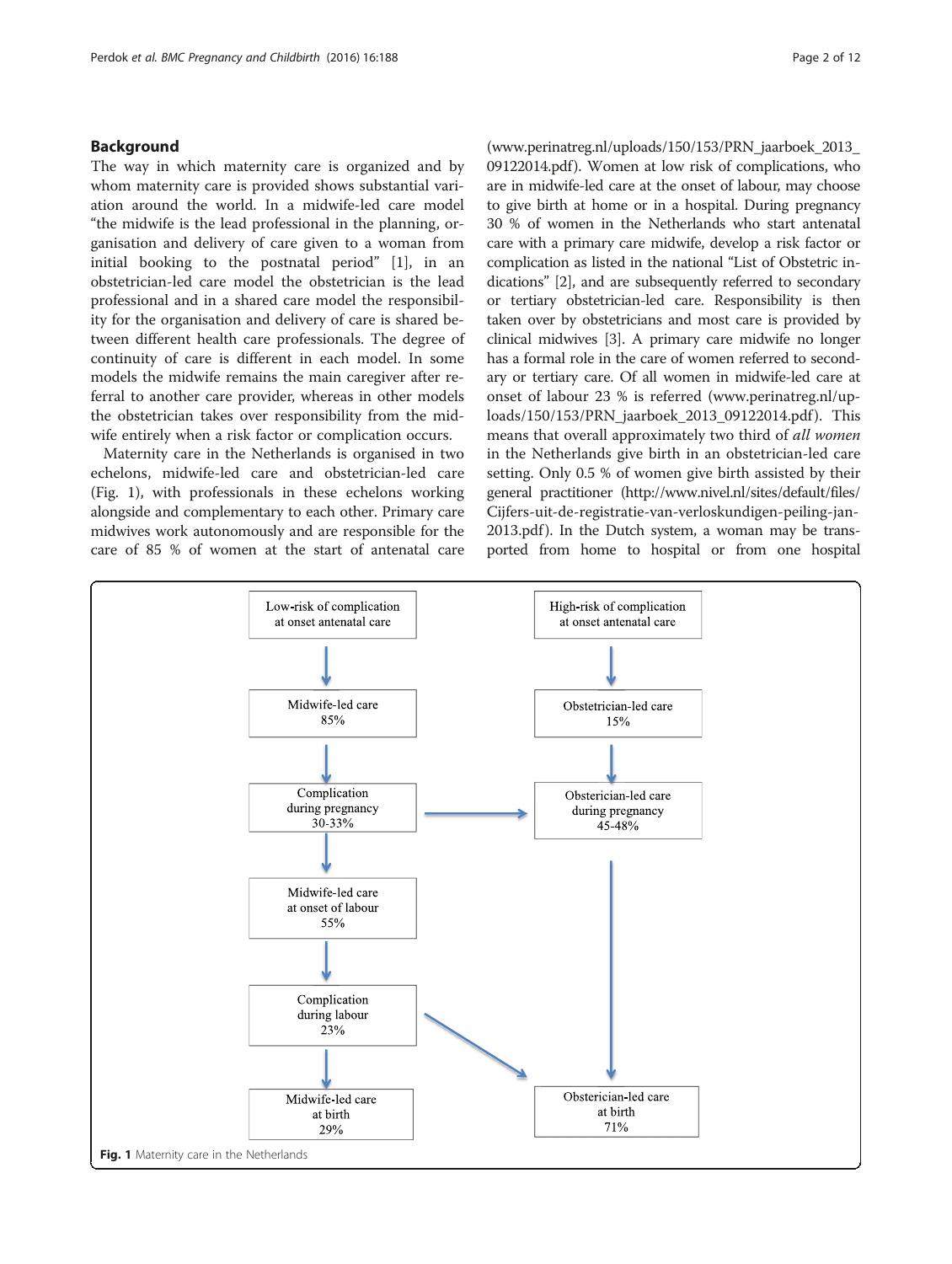department to another in case of a referral during labour. Obstetric nurses assist both midwives and obstetricians and provide nursing care during labour in a hospital. Maternity care assistants assist the primary care midwives during labour and care for women at home during the first week after birth.

In the current restricted market-driven health care system in the Netherlands the government is responsible for safeguarding public interests. Health insurers play an active role as health care purchasers and as representatives of their clients' interests [\(https://www.nivel.nl/en/](https://www.nivel.nl/en/governance) [governance](https://www.nivel.nl/en/governance)). The insurance company pays the primary care midwife a fixed fee for care during pregnancy, birth and the postpartum period. This in contrast to the payments of maternity care in hospital, which are not transparent and differ considerably between hospitals [\[4](#page-11-0)]. However, the payment structure for maternity care is likely to change as the health insurance companies aim to introduce an overall integrated fee for all maternity care which should be divided among care providers involved.

Although the maternity care system in the Netherlands has been an example for other countries such as Canada [[5](#page-11-0)] the system has also been subject of debate both nationally [[6\]](#page-11-0), and internationally [[7](#page-11-0)]. A system with two separate echelons has disadvantages such as discontinuity of care as a result of referrals from midwife-led to obstetrician-led care [[8\]](#page-11-0). Discontinuity of care increases the risk of inaccurate communication [\[9](#page-11-0)], and may lead to more interventions and less satisfaction among women [\[10\]](#page-11-0).

Our previous research in the Netherlands showed that the majority of maternity care professionals are in favour of closer collaboration between primary and secondary care professionals to enhance personal continuity of care for women [[11\]](#page-11-0) which was defined as "integrated care" [[11\]](#page-11-0). However, views differ widely on how to operationalise integrated care in practice [[11\]](#page-11-0). In order to improve personal continuity of care, earlier research showed that primary care midwives are willing to expand their tasks to continue management of labour for women that are currently referred to an obstetrician once they have acquired the necessary skills. However, no consensus could be reached on the division of responsibilities and tasks [[11\]](#page-11-0). For innovations in maternity care, such as integration of care, gaining insight into the opinions of health professionals and other stakeholders is important. Innovation strategies can then take these opinions into account.

In the "INtegrated CAre System" study (INCAS), we examined facilitating and inhibiting factors for integration of midwife-led and obstetrician-led care during labour amongst maternity care professionals. This study is the fourth sub-study within the INCAS-study (Fig. [1](#page-1-0)) [[11](#page-11-0)–[13](#page-11-0)]. The aim of this study is to gain insight into the opinions of maternity care professionals and other stakeholders on the integration of midwife-led care and obstetrician-led care and on facilitating and inhibiting factors for the implementation of this care.

## Methods

A qualitative design was chosen to explore participants' views and opinions about integrated care in the light of their experience in maternity care. A total of 17 interviews (Table 1) and three focus groups, two of which were online (Table [2](#page-3-0)), with a total of 21 participants were carried out. Data triangulation was used to enrich the data [\[14](#page-11-0)]. Triangulation was achieved by using semistructured interviews allowing stakeholders to represent their organisations' opinions and focus groups to explore professionals' experiences and personal opinions. Data were gathered until saturation was reached. The checklist of the Consolidated Criteria for Reporting Qualitative Research (COREQ) was used when reporting on the data [[15](#page-11-0)]. The study was submitted to the medical ethics committee of VU University Medical Center (reference number 2011/252). An ethical approval was not considered necessary according to the Dutch legislation as this study does not impair medical integrity, it is not stressful for participants and no interventions are performed [\(https://www.vumc.nl/](https://www.vumc.nl/afdelingen-themas/1646433/7876770/7877361/7955730/nietwmobeslisboom.pdf) [afdelingen-themas/1646433/7876770/7877361/7955730/](https://www.vumc.nl/afdelingen-themas/1646433/7876770/7877361/7955730/nietwmobeslisboom.pdf) [nietwmobeslisboom.pdf](https://www.vumc.nl/afdelingen-themas/1646433/7876770/7877361/7955730/nietwmobeslisboom.pdf)).

## Interviews

A heterogenic group of 17 stakeholders involved in maternity care were purposively selected by the project team for semi-structured interviews, which were held in December 2012. The participants represented different stakeholder organisations and were officially mandated by organisations. (Table 1).

## Table 1 Participants interviews

| Interviews                                                   |   |
|--------------------------------------------------------------|---|
| Stakeholder representatives ( $n = 17$ )                     |   |
| Royal Dutch Organisation of Midwives (KNOV)                  | 1 |
| Dutch Society for Obstetrics and Gynaecology (NVOG)          |   |
| Dutch Organisation for Anaesthesiologists (NVA)              | 1 |
| Dutch College of General Practitioners (NHG)                 | 1 |
| Dutch Organisation for Maternity Care Assistants (NBvK)      | 1 |
| Client organisation                                          | 2 |
| Health care insurance company                                | 4 |
| Ministry of health                                           | 1 |
| Midwifery cooperation                                        | 2 |
| Project management organisation in maternity care assistance | 1 |
| National collaborating organisation for perinatal care       | 1 |
| Organization for Health Research and Development (ZonMw)     |   |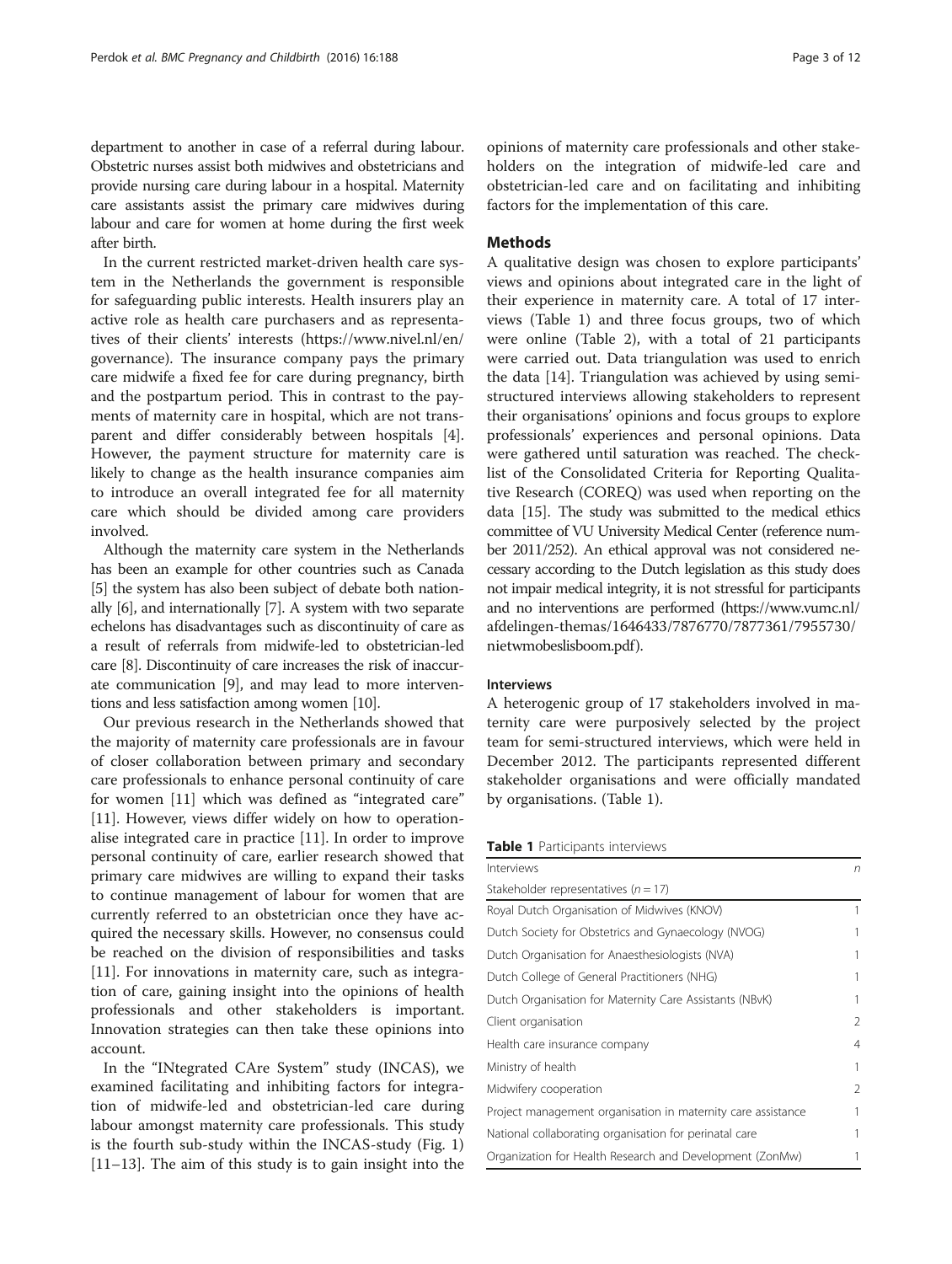<span id="page-3-0"></span>Table 2 Focus groups

| Focus groups $(n = 21)$          | n |
|----------------------------------|---|
| Focus group Face-to-face (mixed) |   |
| Primary care midwives            | 2 |
| Clinical midwives                | 2 |
| Obstetricians                    | 2 |
| Paediatrician                    |   |
| Focus group Online               |   |
| Primary care midwives            | 9 |
| Focus group Online               |   |
| Clinical midwives                |   |

The selected stakeholders all had a professional interest in integrated maternity care or were involved with national or societal discussions related to this topic. All participants were explicitly asked to formulate the viewpoints of their respective organisations. By sending the topic list prior to the interview, participants were able to verify these viewpoints on beforehand if necessary.

#### Focus groups

Three focus groups took place between November 2012 and February 2013 (Table 2). Two focus groups were held online. We expected this online methodology to facilitate recruitment, as more professionals might be willing to participate if they were able to join the discussions without traveling and at their own convenience. An independent researcher, not directly involved in maternity care, led all focus groups together with a representative of a client organisation. The face-to-face focus group consisted of two primary care midwives, two clinical midwives, two obstetricians and a paediatrician and were held in a centrally located meeting room. A travel allowance was given to participants.

One online focus group consisted of nine primary care midwives and the other of five clinical midwives.

In our previous study, we found that primary care midwives and clinical midwives have strongly divergent opinions with regards to their responsibilities and tasks [[11\]](#page-11-0). As we were interested in the opinions of both groups, the online focus groups were held for these groups separately. At the time the focus group discussions were conducted, five regions in the Netherlands adopted some type of integrated maternity care. At least one primary and one clinical midwife from each of the five regions with experience in integrated care were invited to participate in the online focus groups.

The face-to-face focus group was tape recorded and fully transcribed. The online focus groups were organised asynchronously using a browser-based application developed by the Netherlands Organisation for Applied Scientific Research, TNO. A new topic

(formulated as a question) was introduced online each day during seven consecutive days. Participants could respond 24 h a day, at a time of their own convenience. They were asked to respond to the statement in writing and were encouraged by the moderator to interact with each other. To stimulate active involvement, participants of the online focus group received a gift voucher for books of 25 euro if they responded to all statements at least two times.

The responses of the online focus groups were downloaded.

#### Topic list

A multidisciplinary project group consisting of obstetricians, midwives, an obstetric nurse, a paediatrician, a client representative and researchers acted as an advisory panel and approved the topic lists used in the interviews and focus groups. The topic list of the stakeholder interviews (Table 3) was similar to the topic list for the focus group (Tables [4](#page-4-0) and [5](#page-4-0)) and was based on the results of a previous Delphi procedure [[11\]](#page-11-0).

#### Table 3 Interview topic quide for stakeholders

| Topic                                                                      |
|----------------------------------------------------------------------------|
| Introduction                                                               |
| Definition of integrated care                                              |
| • Viewpoint of the organisation.                                           |
| Knowledge of integrated maternity care                                     |
| Integration of care within region. Development within own organisation.    |
| Influence of the socio-political context on integration of care            |
| • Does integration of maternity care fit within the political development? |
| • Does integration of care complement the needs of women?                  |
| . Does the media play a role in the development of integrated care?        |
| Characteristics of the organisation                                        |
| • The ideal structure                                                      |
| • Level of teamwork                                                        |
| • Hierarchy                                                                |
| Collaboration between professionals                                        |
| · Division of responsibilities                                             |
| Task-shifting                                                              |

Characteristics of the adopting person/stakeholder on integration of care

• Do you expect support from your colleagues, other stakeholders or patients?

• Needed competencies

What is needed for successful integration of maternity care?

• Characteristics of innovation (e.g. protocols, finances, education)

How can integrated care be implemented?

Facilitators and inhibitors

Roll of participant's organisation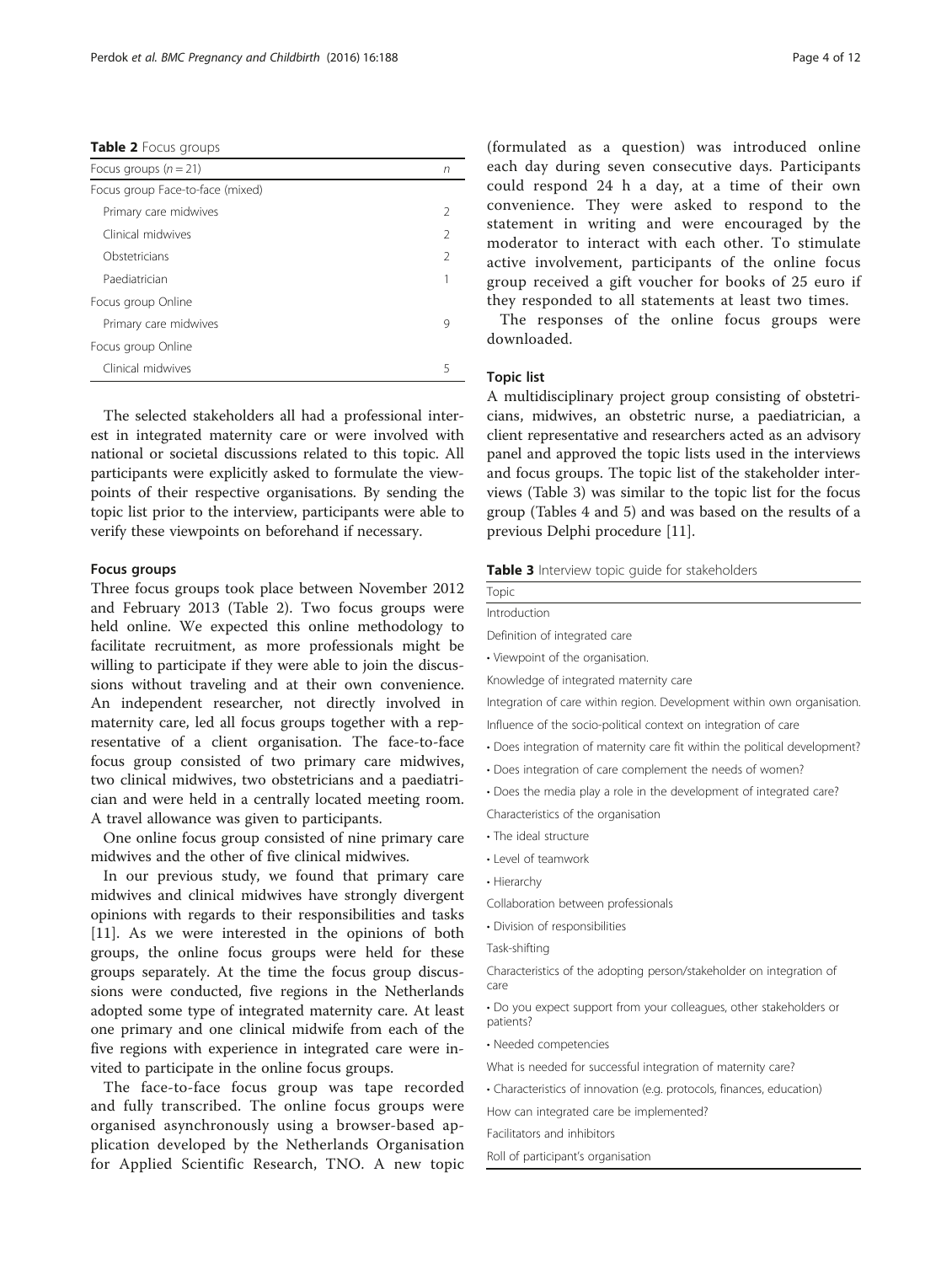#### <span id="page-4-0"></span>Table 4 Face-to-face focus group discussion protocol

| Topic                                                                      |  |
|----------------------------------------------------------------------------|--|
| Introduction discussion leader and representative of a client organisation |  |
| Introduce participants                                                     |  |
| • Participants are asked for definition of integrated care                 |  |
| · Integration of care within organisation/region                           |  |
| Expectations of maternity care in 10 years                                 |  |
| Division of responsibilities in an integrated care system                  |  |
| International best practise                                                |  |
| Accepting change; challenges                                               |  |
| Successful implementation of integrated care                               |  |
| • What and who is needed                                                   |  |
| · Facilitators and inhibitors                                              |  |
| · Role of professional's organisation                                      |  |
| · Role of insurance companies                                              |  |
| Roll of organisation                                                       |  |
| Questions                                                                  |  |

based on a literature review and Delphi study among implementation experts that have an important influence on the successful implementation of an innovation: the sociopolitical context, organization of care, the health care professional and the innovation. We used this model because of its good fit with our study objectives. These categories were included in the topic list for the interviews and focus groups. The topic list consisted of seven semi-structured questions including characteristics of "integrated care" related to previous research [[11](#page-11-0)], specific aspects of integrated care of the participant's organisation, conditions needed for a successful integration of care and the role that the participant's organisation could play.

The topic list was sent to the participants by email one week before the interview took place. The semistructured interviews were carried out by telephone (HP), lasted between 35 and 60 min and were audio recorded. The participants of the focus groups did not receive the topic list beforehand, but the leader used the topic list as a guide.

#### Data analysis

Thematic data analysis was used [\[17](#page-11-0)]. The interviews were anonymously transcribed (HP, SM). Two researchers (ED, FL) closely read the first two interviews and formulated codes independently, after which they were compared. Consensus on the codes was reached through discussion. The research team, consisting of four researchers including an independent health science expert approved the final coding categories. These were used to code the other interviews (ED, FL). The texts of the focus groups were coded using the same coding

|               | Day Topic                                                                          |
|---------------|------------------------------------------------------------------------------------|
| 1             | Reason for integrated care in the region. Most important changes<br>in the region. |
|               | • Facilitators and inhibitors                                                      |
|               | Initiator of project                                                               |
|               | Expectations                                                                       |
|               | Collaboration midwives, obstetricians and hospital                                 |
| $\mathcal{P}$ | Changes in care.                                                                   |
|               | • Changes that have been successful                                                |
|               | • Delegation of tasks                                                              |
|               | • Organisation of care                                                             |
|               | <b>Finances</b>                                                                    |
| 3             | Experience of integrated care                                                      |
|               | • Facilitators/inhibitors integrated care                                          |
|               | Task-shifting                                                                      |
|               | Experience of clients                                                              |
|               | · (Dis) advantages                                                                 |
|               | Role of clients                                                                    |
| 5             | Responsibilities and competencies of professionals                                 |
|               | · Qualifications of professionals                                                  |
|               | Autonomy                                                                           |
| 6             | Requirements for integrated care                                                   |
|               | • Personal support                                                                 |
|               | Additional resources                                                               |
| 7             | Implementation of integrated care                                                  |
|               | • Facilitators and inhibitors                                                      |
|               | · Role of professional organisations                                               |
|               | · Role of insurance companies                                                      |
|               | Additional points                                                                  |

categories. Through regular discussion of the findings in the research team, overarching themes were formulated. A frequency analysis of the codes was made. By means of a mind map of the most frequent codes, themes and relations were described. An active search in the data was conducted to find deviant opinions. The software program Atlas.ti version 5.2 was used to support the analysis of the interviews and focus groups discussions. The quotes in the results were translated into English and edited for readability removing words like "uh" without loss of meaning. Characteristics of participants are given in brackets at the end of each quote and are indicated with a number.

## Results

In the face-to-face focus group more discussion and interaction was observed compared to the online focus groups. More comments were made during the discussion with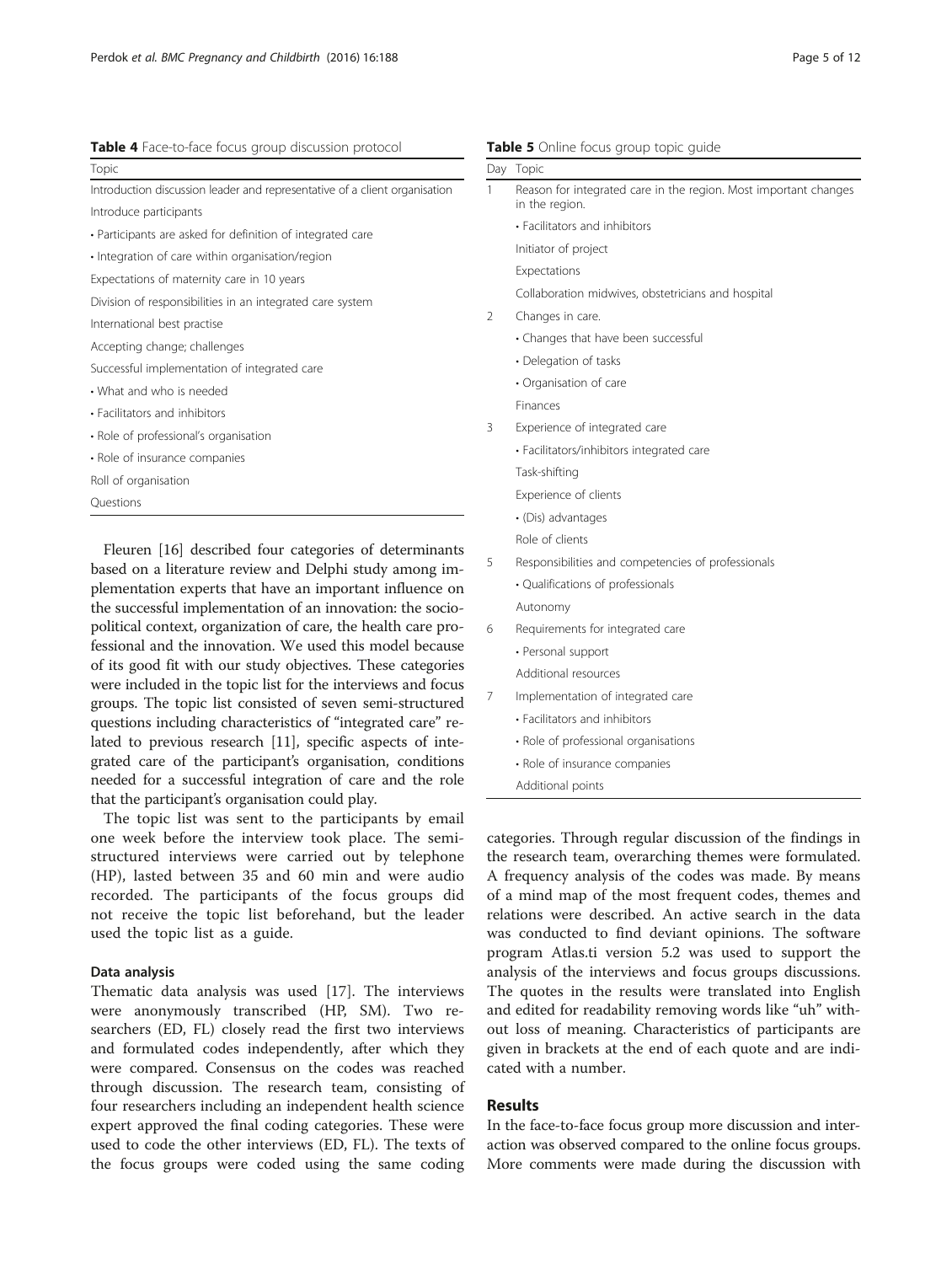the mixed health professionals by the obstetricians compared to the midwives. The number of reactions on the online forum was 52 responses for the primary care midwives and 46 responses for clinical midwives.

From the interviews and focus group discussions three main themes of integrating maternity care were identified. The first theme was client-centred care with the sub-theme client involvement, collaboration and the type of organisation. The second theme was continuity of care and the third theme was task shifting between professionals with the sub-theme midwifery training.

Facilitating and inhibiting factors for the implementation of integrated care were also identified: the payment structure and professional autonomy. Saturation was reached after seventeen interviews.

## Client-centred care

Most participants agreed that client-centred care is a prerequisite for optimal care, which is the aim of integrating midwife-led and obstetrician-led care. To achieve clientcentred care participants indicated that clients must be involved in management of care and decision-making. Moreover, good collaboration between primary and secondary care is needed within an organization: the client should experience a smooth transfer from primary to secondary care.

#### Client involvement

Participants expressed different opinions on the optimal level of client involvement during pregnancy and labour. Opinions varied from freedom of choice for women to limitations prescribed by the professional responsible for medical care, in case of a risk factor.

"But it is about giving a patient all options, including all risks involved of course. But the patient should be allowed to choose. A patient should decide because it is all about the patient. Sometimes it can be different, it may perhaps be better, medically, to choose another option. But a patient may interpret quality of life differently sometimes. Incomprehensible for a medical professional". (Representative of a Client organisation, interview #11).

Participants mentioned a variety of examples with regard to the degree of client involvement for the place of birth and caregiver. Opinions ranged from believing that clients should have the freedom to choose the place of birth based on informed consent, to the opinion that clients should not have a choice in the place of birth at all. Concerning the choice of caregivers, opinions ranged from 'clients should have complete freedom in choosing their own caregiver' to 'caregivers should decide which caregiver should be involved, as clients cannot be held responsible for medical decisions'.

"I think it's good to involve the patient but you cannot pass medical responsibility on to the patient. Caregivers must ensure that they can offer a good service. With adequate level of care […]. Trust in the system will then arise". (Representative of the Dutch College of General Practitioners, interview #2).

### Good collaboration

Good collaboration between primary and secondary care was said to be a condition for client-centred care. Several participants agreed that it is important to organise multidisciplinary training for maternity care professionals, to improve collaboration in emergency situations and to have knowledge of each other's competencies and working methods. According to participants, shared training and more involvement in each other's working environment could improve communication between professionals as well as improve the quality of care.

"Yes, I think that if we talk about training, if we would train multidisciplinary, structurally training the whole chain of professionals, that that could have additional value. Occasionally you can see this happening here and there during the "skills and drills training" but this could be very much extended I think". (Representative of the Royal Dutch Organisation of Midwives, interview #13).

"We have gained a better understanding of each others profession: by getting to know the other, trust arises in knowledge and skills. It works two ways: physiology when possible and medical interventions when necessary". (Primary care midwife, online focusgroup #10).

### Type of organisation

Respondents had difficulty describing which type of organization would be ideal in order to provide more client-centred care during labour. However a well operating chain of care was mentioned several times: care in which the various partners work together in a birth centre and the client should experience a smooth transfer. Most participants in both the interviews and focus groups held the opinion that all caregivers should work in the same building and that clients who want to give birth in hospital should not have to be moved to a different department or room when a referral is indicated. According to them, the labour ward must be accommodated and equipped to the needs of both the primary care midwife and the obstetrician.

"In that type of care [care with division between primary and secondary care], you are still talking about a primary care birth centre where you only carry out primary care things. I do not think that this is the concept of the future because if a woman needs medical attention, which occurs quite often, one has to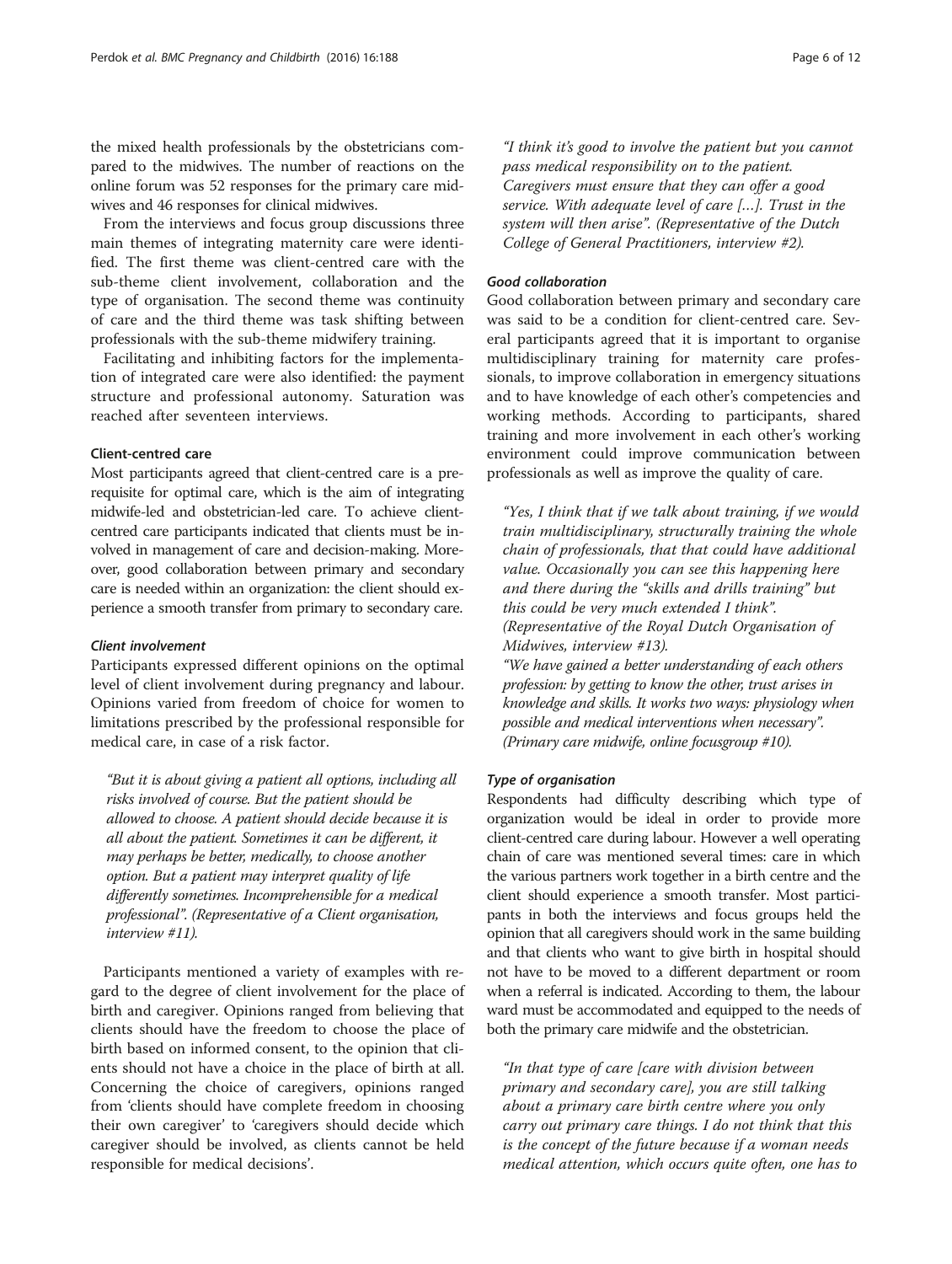lug the patient around to another location in the same hospital. I envisage that our care will eventually merge more and more. […] That there should be no door in between, that you can do the transfer from primary to secondary care totally transparent within one open space". (Representative Project management organisation in maternity care assistance, interview #10)

One primary care midwife emphasised that the primary care midwifery practices should be part of a larger cooperation to create more efficient collaboration. Participants of one focus group mentioned the need of a team of eight to twelve professionals for the system to function well.

"We have had some discussions to combine the various midwifery practices into one large [primary care] centre. Antenatal clinics on more than one location, shorter routes for consultation or referral. Choice of place of birth and home birth guaranteed. […]. Joint consultations can subsequently be organized more effectively, as well as training etc. There are a lot of advantages to it, except for the bigger scale". (Primary care midwife, online focus group #2)

A counter argument was that if organisations are too big, this could lead to professionals having many meetings at the expense of care for clients.

"And of course it will be very nice for the College of Perinatal Care to soon be able to say how well everyone is collaborating regionally, but what we see is that it mainly consists of managerial meetings of people who have never seen a postpartum woman before or it has been a long time ago". (Representative of the Dutch Organisation for Maternity Care Assistants, interview #6)

## Continuity of care

It was a commonly held view by both maternity caregivers and stakeholders, that continuity of care during labour is important for women in an integrated care system. Although in the current system the primary care midwife only cares for women at low-risk of complications, several participants of both echelons, indicated that primary care midwives should also be the main caregivers after referral during labour so women continue to have the same caregiver. A primary care midwife who already provides this type of care said the following:

"We conduct regular client satisfaction surveys which show that pregnant women have difficulty with the large number of midwives in our practice … with

regards to birth, our pregnant women don't know any better other than that the midwife will assist them to give birth, and that she has both primary and secondary care responsibilities." (Primary care midwife, online focus group #10).

Some participants made a distinction between low, moderate and high-risk indications. The following examples of moderate risk indications were given: meconium stained amniotic fluid, need for medical pain relief, prolonged rupture of membranes and a previous caesarean section. Participants stated that primary care midwives could continue to take care of women in labour also when moderate risk situations occur, if necessary after consulting or under supervision of a clinical midwife or obstetrician, leading to a more integrated way of working.

"I think that you will have to let the ordinary [primary care] midwives support physiology as much as possible and that they will really try their best to really assist people. More nitrous oxide and water injections etc. Doing everything that's possible with regard to pain relief in primary care. Then the midwife will accompany women and finish things [labours] that are expected to end fairly soon. Meconium, induction of labour and so on…" (Representative of Midwifery cooperation, interview #17).

"Maybe formally the obstetrician will remain responsible but the midwife continues to provide care. And more training will be given with regards to surveillance and pathology (Representative of project management organisation in maternity Care Assistance Organisation, interview #10).

Other participants preferred to adhere to the current system in which the obstetrician takes over the responsibility of care when a moderate or high risk occurs and the primary care midwife assists low risk women remaining skilled in physiological birth. It was noted that the transfer of care must be 'seamless' which should be supported by a joint electronic record system and shared protocols.

## Task shifting

According to the majority of participants integration of care will lead to task shifting for all maternity care professionals. This should involve extra training for professionals taking over certain tasks as a condition to obtain new competencies. An example of task shifting is when the "maternity care assistant", who currently assists the primary care midwife at home during labour would continue to provide assistance to women after referral to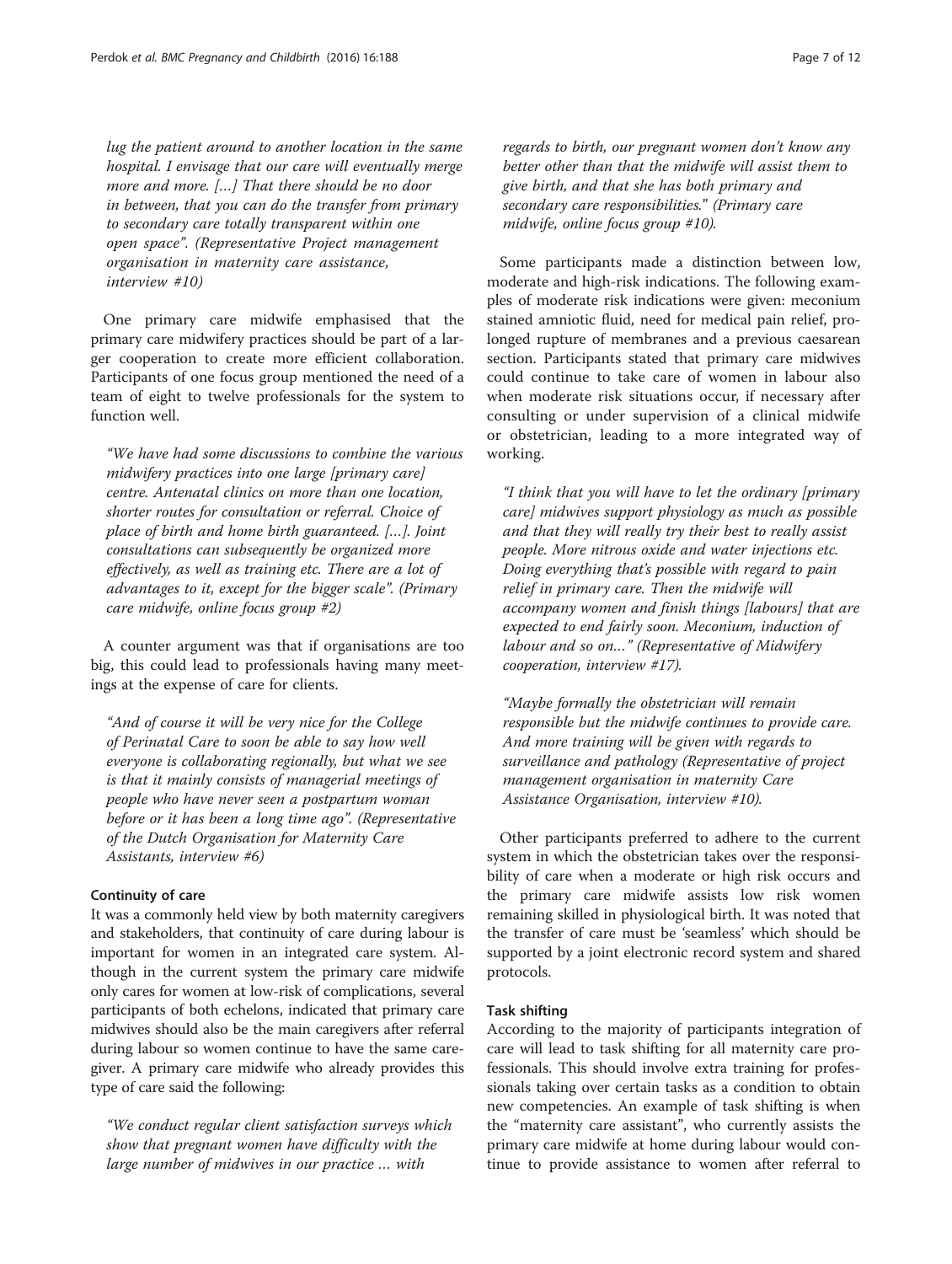hospital. This would mean a shift of tasks from the obstetric nurse to the maternity care assistant for moderate-risk women.

"I think the maternity care assistant will also have more tasks in the field of risk identification and more coordination with the midwife, and of course providing assistance during labour. […] The maternity care assistant will receive more training in these things and will become more like the obstetric nurse. If the maternity care assistant will be better trained, I think that hospitals will make more use of maternity care assistants during a hospital birth assisted by a primary care midwife". (Representative of a Health insurance company, interview #8).

Some midwives mentioned the need for specific competencies such as the ability to interpret continuous electronic fetal heart rate monitoring (EFM). Other participants, however, argued that the primary care midwife should not carry out interventions such as EFM because they would not perform these often enough to guarantee good quality of care.

"We work with primary care midwives, and they interpret EFM, you know it is all relative and of course it is possible if you have been trained. But I doubt that it is efficient […] you need enough cases and a lot of practice to be good at the secondary care tasks. […] It is about volume of practice. I do not agree with midwives who say they can do both primary and secondary care. We obstetricians have to specialize. Within our team of obstetricians, six of the seventeen have obstetrics as their main field of practise. We try and have one of these six available during every shift. I don't agree with a midwife saying: "we can all do the same". Acknowledge what you're not so good at, and have someone else do that". (Obstetrician, face-to-face focus group #1).

## Midwifery training

Participants agree that training is required if tasks are shifted to other professionals.

Several participants agreed that it is necessary to upgrade midwifery training to an academic level, to be capable of performing more specialised tasks and conducting research. However, some participants prefer to maintain midwifery at a higher professional education level, as they are afraid that upgrading midwifery to a university Master level will be at the expense of hands-on experience of student midwives.

"I think that you mainly need hands at the bedside and if every midwife is academically educated, I think a lot of power will be lost at the bedside; maybe that is not quite the right word [bedside], in care. […] I think that you disqualify yourself as well by saying that you need an academic education. That would mean that you don't do it [provide care] well enough at the moment. I do think that they do very well at the moment [provide care]. Rather, you must believe in your own strength, like: we do it our way, and the obstetrician complements that and vice versa". (Representative of the Ministry of Health, interview #5).

## Facilitating and inhibiting factors

From the interviews and focus group discussions facilitating and inhibiting factors for the implementation of integrated care were identified. Two factors were found to be most important: the payment structure and professional autonomy.

### Payment structure

Some participants indicated that the payment structure is a sensitive subject. Participants expressed their concern that in a different payment structure, cost savings could occur which could possibly lead to a reduction in income for health professionals. These concerns may be the cause of resistance to the development of a new funding system.

"Yes, money, we avoided that a little bit up until now. Yes, but everyone avoids it and at a certain moment you will have to address the issue". (Obstetrician, faceto-face focus group #1)

"Those are things [money] with which people are less willing to take risks. And that starting point makes that it remains a sensitive subject". (Representative of Midwifery cooperation, interview #9)

A few participants considered the current financial structure as a threat because referrals from primary care to secondary care or vice versa may be "finance-driven".

"At the College of Perinatal Care we are already in favour of an integral payment structure, stemming from the thought that the current system sometimes has incentives for midwives and obstetricians to keep a woman in their care or, say, not return her [to the original caregiver.] It would be better if those incentives no longer existed and that you might have an incentive to collaborate". (Representative of the National collaborating organisation for perinatal care, interview #12)

In addition, participants indicated that the influence of health insurance companies should be limited so that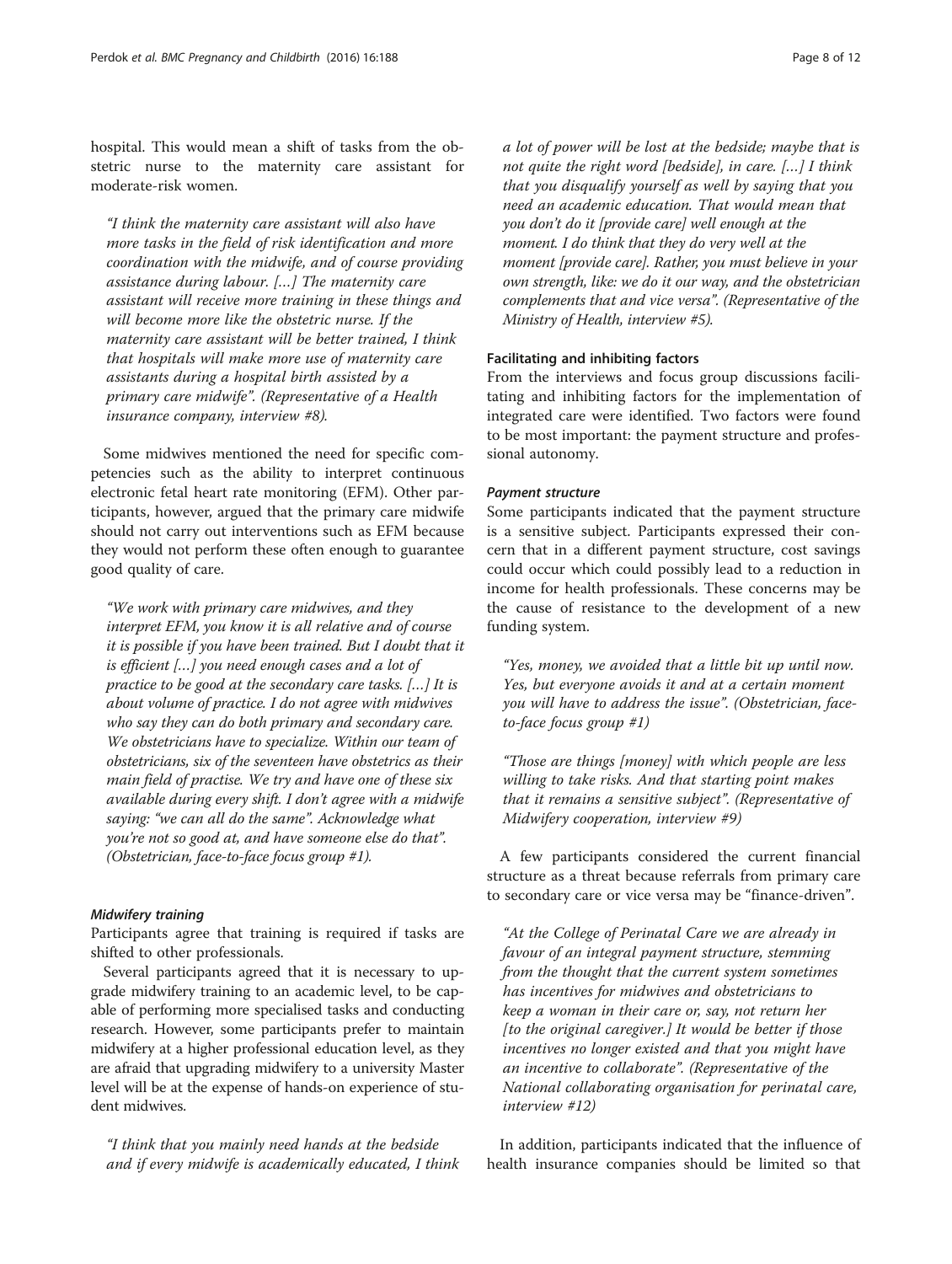optimal care for women can be provided without financial hindrance.

"Our common goal should be: to give the best care without any form of personal interest or financial drive". (Representative of the Dutch Society for Obstetrics and Gynaecology, interview #18)

Opinions on how a new payment structure should be defined differed among participants. A fair distribution of money between care providers based on the actual work performed was said to be important.

## Professional autonomy

Participants of both the focus groups and interviews indicated the importance of professionals functioning as a team.

"Both midwives and obstetricians are trained to function autonomously but I hope we can change that into functioning as a team". (Obstetrician, face-to-face focus group #1).

"I think all professionals involved in maternity care are responsible together […] I don't think you have to lose your own identity". (Representative of the Royal Dutch Organisation of Midwives, interview #13).

Professionals are concerned about the loss of autonomy if an integrated care system would be implemented. Most professionals would like to collaborate but wish to remain autonomous when making decisions and in the way they organise their practice.

"I notice that the Royal Dutch Organisation of Midwives is very frightened of losing part of the autonomy, where it concerns primary care…[…] on the other hand there is a tendency for obstetricians, to say; "if 80 % of women will be in our care sooner or later, let us be in the lead. We can then decide what can be delegated to the midwife". For midwives that would be the unacceptable" (Representative Project management organisation in maternity care assistance, interview #10)

Several stakeholders and professionals mentioned that the existing domain struggle between primary and secondary care could be a bottleneck for integration of care. According to participants a joint vision should be formulated and multidisciplinary protocols should be developed, as this would be of benefit to women. Others indicated that it is necessary to formulate the professional organisations' vision first before making multidisciplinary protocols.

"You know, the vision of the Royal Dutch Organisation is that in an ideal world we will do all this [making of protocols] together. But it seemed better to us [the KNOV] to first have our own ideas on paper: how we think it should be done. Subsequently, of course you have to talk to your collaborative partners and I understand that the Dutch Society for Obstetrics and Gynaecology will do something similar". (Representative of the Royal Dutch Organisation of Midwives, interview #13).

## General characteristics of integrated care

Besides the main themes, participants mentioned the following characteristics of integrated care: a joint electronic client record system for all maternity caregivers, the use of pathways and multidisciplinary protocols supporting a consistent and unequivocal management of care in primary and secondary care for women, mutual respect among professionals, intakes for pregnant women jointly by midwives and obstetricians, a buddy system between obstetricians and midwifery practices for more collaborative work and consultations by obstetricians in midwifery practises as opposed to consultations after referral to hospital.

## **Discussion**

The aim of this study was to gain insight into the opinions of maternity care professionals and other stakeholders on the integration of midwife-led care and obstetrician-led care and on facilitating and inhibiting factors for the implementation of this care. For most professionals it appeared to be difficult to envisage a system, which does not yet exist and to think "out of the box". Nonetheless, client-centred care and continuity of care for women were found to be important characteristics of an integrated maternity care system by participants. Opinions differed regarding the optimal maternity care organisation model. Participants indicated that inhibiting factors for integrating maternity care are the payment structure and fear of losing autonomy.

In this study we explored the relevant topics for our maternity care model, which is in the process of change. Other studies have not explicitly explored opinions regarding integrated care at both professional and management level. The combination of interviews and focus groups enhances trustworthiness of findings, making the results more robust. The interviews and focus groups generated a broad range of opinions regarding integrated care, giving a realistic impression of opinions in the whole field [\[14\]](#page-11-0) at both professional and management level. The stakeholders were asked not to give their personal opinion but that of the organisation they represented. We realise that this was sometimes difficult for participants. The advantage of bringing together a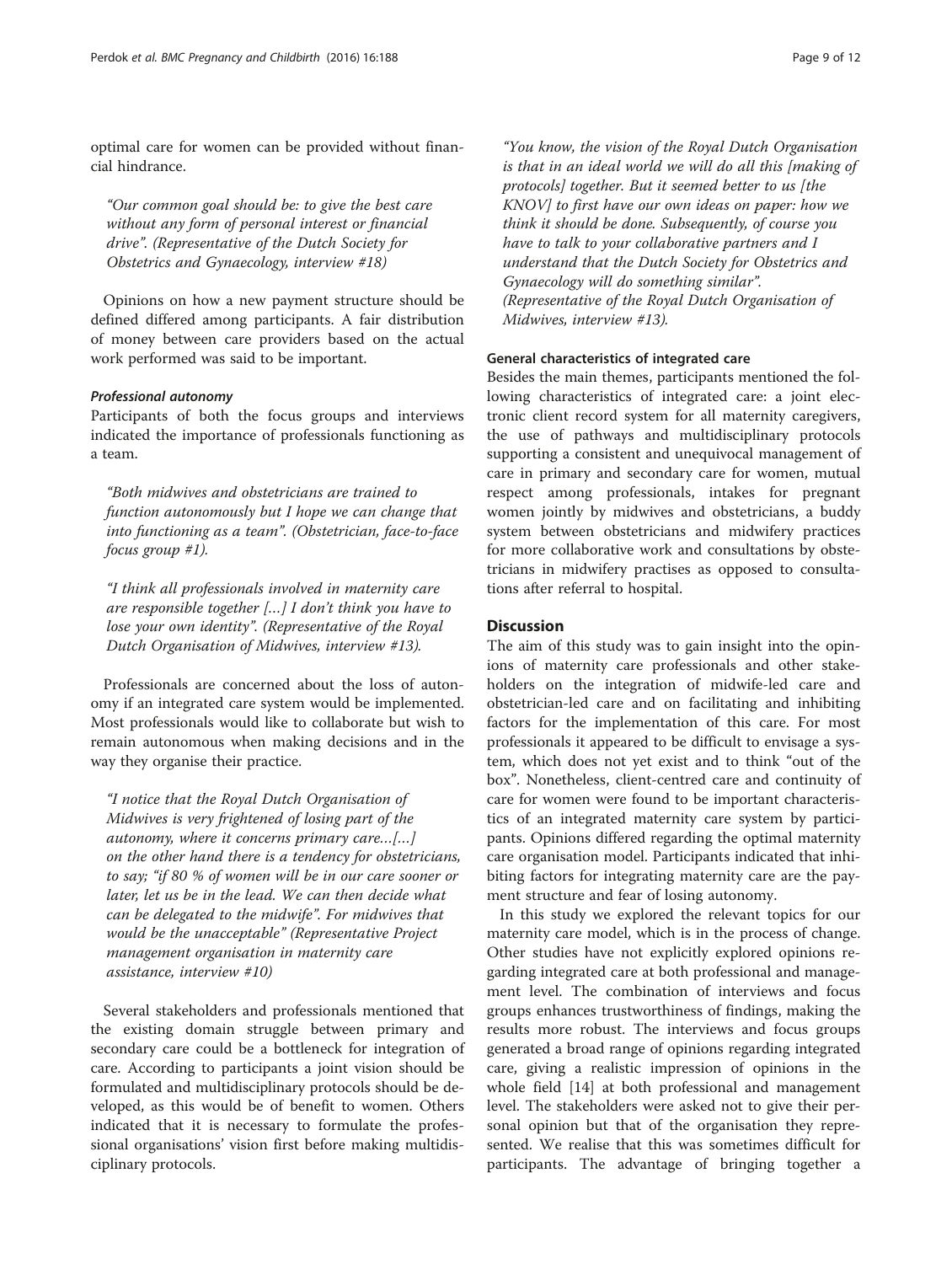diverse group of professionals for our face-to-face focusgroup was that it maximized exploration of different perspectives. However, hierarchy may have affected individual participants [[18\]](#page-11-0). Since obstetricians made more comments compared to the midwives during the face-to-face focusgroup, this may have been the case in this study causing overestimation of the weight of themes. Because the interviews were carried out by telephone and two focus groups were carried out online, it was not possible to observe body language of the participants. The fact that interaction amongst participants in the online focus groups was limited may have been the result of participants not meeting face-to-face. This could also have been the result of not being able to supervise the discussions 24 h a day and respond to participants immediately.

The current restricted market-driven health care system in the Netherlands might strengthen the individual interests of professionals, instead of stimulating collaboration between professionals to achieve optimal care ([http://www.nza.nl/104107/139830/465987/Advies\\_](http://www.nza.nl/104107/139830/465987/Advies_Bekostiging_-integrale-_zorg_rondom_zwangerschap_en_geboorte.pdf) [Bekostiging\\_-integrale-\\_zorg\\_rondom\\_zwangerschap\\_en\\_](http://www.nza.nl/104107/139830/465987/Advies_Bekostiging_-integrale-_zorg_rondom_zwangerschap_en_geboorte.pdf) [geboorte.pdf](http://www.nza.nl/104107/139830/465987/Advies_Bekostiging_-integrale-_zorg_rondom_zwangerschap_en_geboorte.pdf)). If a woman is referred to the obstetrician during pregnancy, remuneration could be the "trigger" to keep her in obstetrician-led care and vice versa, finances could "trigger" midwives to take care of women longer than they would if finances did not play a part. Participants in our study and in the study of Avery et al. [[19](#page-11-0)] recognize the "finance driven competition for clients" and agree that this must be changed in a modified system, as this does not help to achieve optimal care for clients. However, opinions differ with regards to the design of a new payment structure from an integrated tariff to separate tariffs for each professional group, which could be nationally or regionally determined. Participants agree that health insurance companies should not be allowed to have a major role in determining care policy. To support a decision on the best maternity care system and one that is economically feasible, the Dutch Healthcare Authority (NZA) has stimulated experiments in pilot regions, which are currently being carried out [\(http://](http://incas2.nl/INCAS-2/) [incas2.nl/INCAS-2/\)](http://incas2.nl/INCAS-2/).

Participants in our study state that the two separate echelons, which currently exist, may have disadvantages with regards to continuity of care. In countries such as Canada ([http://www.canadianmidwives.org/DATA/DOCUMENT/](http://www.canadianmidwives.org/DATA/DOCUMENT/CAM_ENG_Midwifery_Care_Normal_Birth_FINAL_Nov_2010.pdf) [CAM\\_ENG\\_Midwifery\\_Care\\_Normal\\_Birth\\_FINAL\\_Nov\\_](http://www.canadianmidwives.org/DATA/DOCUMENT/CAM_ENG_Midwifery_Care_Normal_Birth_FINAL_Nov_2010.pdf) [2010.pdf](http://www.canadianmidwives.org/DATA/DOCUMENT/CAM_ENG_Midwifery_Care_Normal_Birth_FINAL_Nov_2010.pdf)) and New Zealand [[20](#page-11-0)] midwives move between primary and secondary care settings leading to more personal continuity of care for women. All participants in this study mentioned that personal continuity of care for women is important. This is consistent with earlier findings showing that there is consensus among professionals to minimize the number of professionals involved during labour [[13](#page-11-0)] clients appreciate the continuity of care given by a primary care midwife after referral [\[21](#page-11-0)], and clients rate the quality of care higher if they know their care provider prior to going into labour [\[22\]](#page-11-0). In our study participants pointed out that this can be achieved if the primary care midwife could remain the caregiver for women with a moderate risk indication, with or without consulting a clinical midwife or obstetrician. However, to realise continuity of care, task shifting is needed but this in itself can be seen as an inhibiting factor for integrating care. Both

this study and prior research [\[11\]](#page-11-0) show a lack of agreement among maternity care professionals with regard to

task shifting. Participants in our study mentioned client-centred care as an important basis for a maternity care model. However, it remains unclear how patient preferences should be balanced with physicians' opinion [\[23](#page-11-0)]. In line with this, our study shows that tension exists between professionals related to the level of client involvement in maternity care, which ranges from the opinion that all decisions should be made by the client to the other extreme that the professional decides what is best for the client. Our results are in accordance with literature [[24](#page-11-0)] showing that opinions of maternity care experts are divided with regards to the amount of professional advice that should be given to women. Our suggestion is that professionals in the Netherlands give more information specifically tailored to each individual woman and move to a model of Shared Decision Making (SDM) which has been shown to have a positive impact on the childbirth experience [\[25](#page-11-0)]. SDM is defined as "an approach where the clinician and client share the best available evidence when faced with the task of making decisions, and where the client is supported to consider options, to achieve informed preferences" [\[26](#page-11-0)]. Open and respectful communication between women and care professionals will help practitioners in SDM [[24\]](#page-11-0). As well as supporting the client, a common orientation towards the client is beneficial for the success of interdisciplinary teams [\[27](#page-11-0)].

Different regions in the Netherlands already have experience with some form of "integrated care". For example, in one region, the primary care midwife continues to care for women with moderate risk indications during birth [[28\]](#page-11-0). Midwives in our study indicated that although the workload was high in this region, work satisfaction was even greater and satisfaction among clients was very high compared to other regions. In contrast, obstetricians in our study held the opinion that further specialisation is needed among all professionals to increase volume of practice and ensure optimal quality of care. However, literature shows that professionals might best serve the client by providing continuity of care [[21](#page-11-0)] and having common goals and visions among professionals [\[29](#page-11-0)].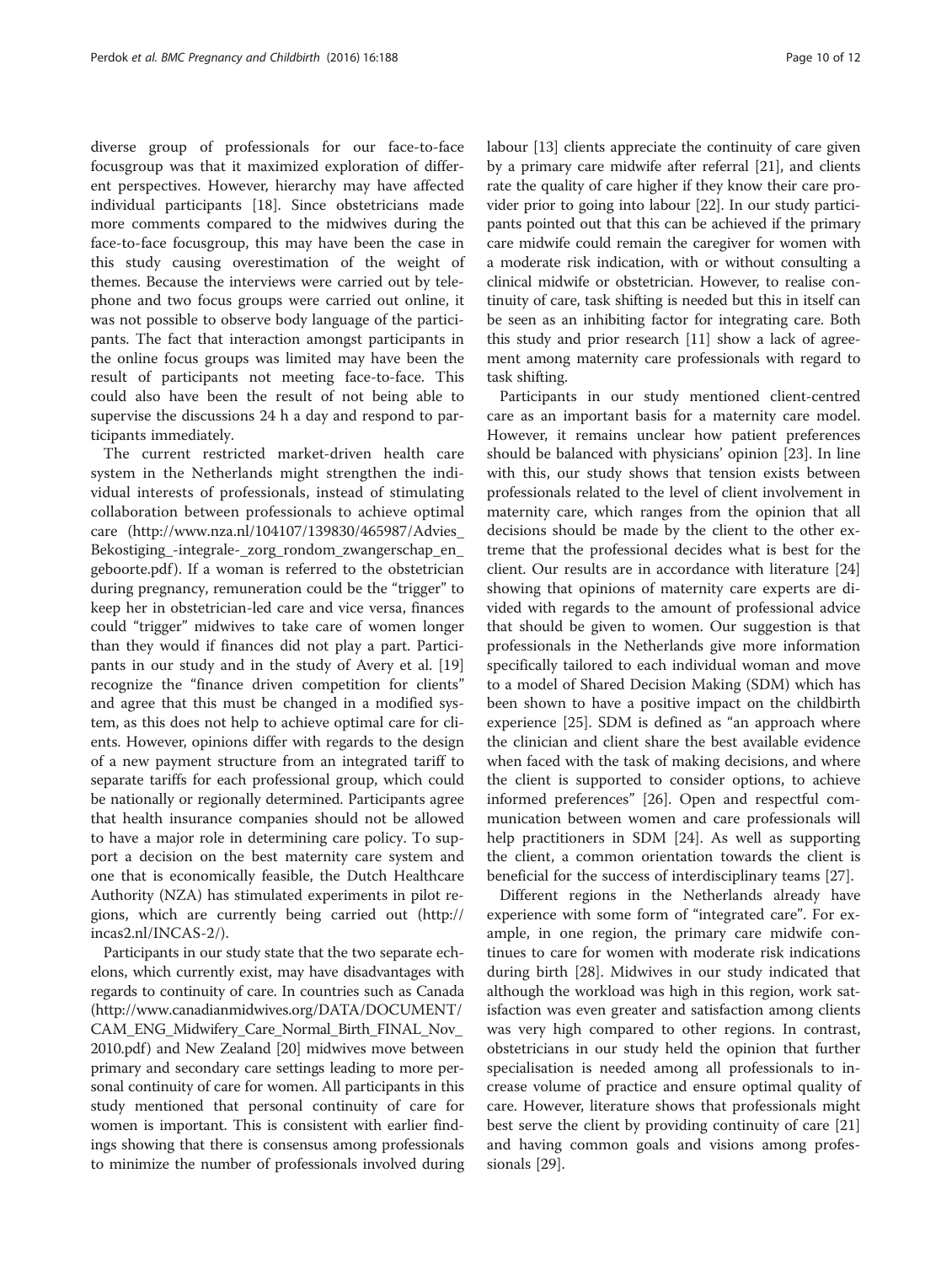The current training of midwives and obstetricians is completely separate in the Netherlands. However, participants indicated that some combined education for maternity care professionals would be better to share ideas and broaden their horizon. The importance of interprofessional training is widely accepted [[19](#page-11-0), [30\]](#page-11-0) and can help develop professional competence, a joint attitude towards the client, interprofessional respect [[27](#page-11-0)] and better teamwork, which could improve quality of care for women.

In contrast to countries such as Canada and New Zealand [\(http://www.canadianmidwives.org/midwifery](http://www.canadianmidwives.org/midwifery-education.html)[education.html](http://www.canadianmidwives.org/midwifery-education.html);<https://www.midwife.org.nz/education>) where midwifery training leads to a university degree, midwifery education in the Netherlands is at higher professional education level. Several participants agreed that it is necessary to upgrade midwifery training in the Netherlands. A few participants were sceptical about this, as they fear that the "practical hands-on midwifery" could disappear. However, general practitioners in the Netherlands have a history of upgrading their level of practice from a Bachelor to a Master's Degree. This change in academic education has enabled them to support their clinical practice with scientific evidence [\[31](#page-11-0)], which strengthened the profession. Currently, the Midwifery Academies are developing a new curriculum at Master's Level ([www.verloskunde-academie.nl/academi](http://www.verloskunde-academie.nl/academisering/)[sering/](http://www.verloskunde-academie.nl/academisering/)). Training at academic level will enable the midwife to be a strong advocate for clients by translating scientific evidence in a way that enables pregnant women and their partners to make the choices that are right for them. An academic partner for obstetricians could facilitate the integration of maternity care.

Autonomy is considered to be very important by midwives and obstetricians because they do not want to lose control and independence in their clinical decision-making. In the current maternity care system collaboration already exists between the two professions although they are autonomous in making decisions regarding the management of care. Midwives and obstetricians in this study and professionals in our previous Delphi study [\[11\]](#page-11-0) expressed fear of losing this autonomy if maternity care is integrated. This is complicated by the fact that professionals disagree about role boundaries [\[11](#page-11-0), [29\]](#page-11-0). In addition, deep-seated philosophical differences about childbirth generate tensions [\[32](#page-11-0)]. In this study participants agreed that to improve good collaborative practice between midwives and obstetricians, respect and accountability are essential as well as clearly identified responsibilities for the different professionals. In the UK, stricter delineation of the boundaries between midwifery and obstetrics increased the confidence and professional visibility of midwives but left doctors feeling excluded and undervalued [\[33](#page-11-0)]. In order to achieve good collaborative practice, instead of mainly focussing on autonomy, the skills and qualities that form the basis of "professional courtesy" need to be recognised in one another [\[32](#page-11-0)].

Since the start of the data collection in this study, several regions in the Netherlands have already initiated some form of integrated care but a lot of regional variation does exist. A follow-up study is on-going in which these regions will be valuated in terms of clinical outcomes, experiences of women and professionals and costs. By comparing outcomes and experiences between regions, lessons can be learned about the optimal model of integrated care.

## Conclusions

Maternity care professionals and other stakeholders who participated in this study indicated that the optimal maternity care system should be client-centred, provide continuity of care for women during labour and birth and include a shift of responsibilities between health care providers. However, opinions differed with regard to the optimal maternity care organisation model, which could complicate the implementation of integrated care.

Important factors for a successful implementation of integrated maternity care are an appropriate payment structure and maintenance of the autonomy of professionals. These factors need to be addressed when implementing an integrated maternity care system.

#### Acknowledgements

We would like to thank all maternal health professionals and other stakeholders who participated in this study. We greatly appreciate researchers Ellen van Duikeren and Femke Langbroek who formulated codes independently and all members of the INCAS project group for their constructive comments on the design and results of the study. The project group consisted of twelve members including obstetricians, midwives, an obstetric nurse, a paediatrician, a client representative and researchers. Members of the INCAS project group were:

Ronald Batenburg, PhD; Siep de Boer†, MD; Jeroen van Dillen, MD, PhD; Corrie Hartog; Anne van Kempen, PhD; Prof. Ben Willem Mol, PhD., MD; Marianne Nieuwenhuijze, RM, PhD; Pien Offerhaus, RM, PhD; Marlies Rijnders, RM, PhD; Corine Verhoeven, RM, PhD; Rachel Verweij, Ir.; Therese Wiegers, PhD.

#### Funding

The study was funded by the Netherlands Organisation of Health Research and Development (ZonMw, reference 2011/252).

#### Availability of data and materials

Not applicable.

#### Authors' contributions

HP, BWM and AdJ designed the study. HP, SJ and TW collected the data. HP, AdJ, SJ and LH performed the analyses. HP drafted the article. SJ, CV, TW, FS, LH, BWM and AdJ revised the article critically. All authors read and approved the final manuscript.

#### Competing interests

The authors declare that they have no competing interests.

#### Consent for publication

Not applicable.